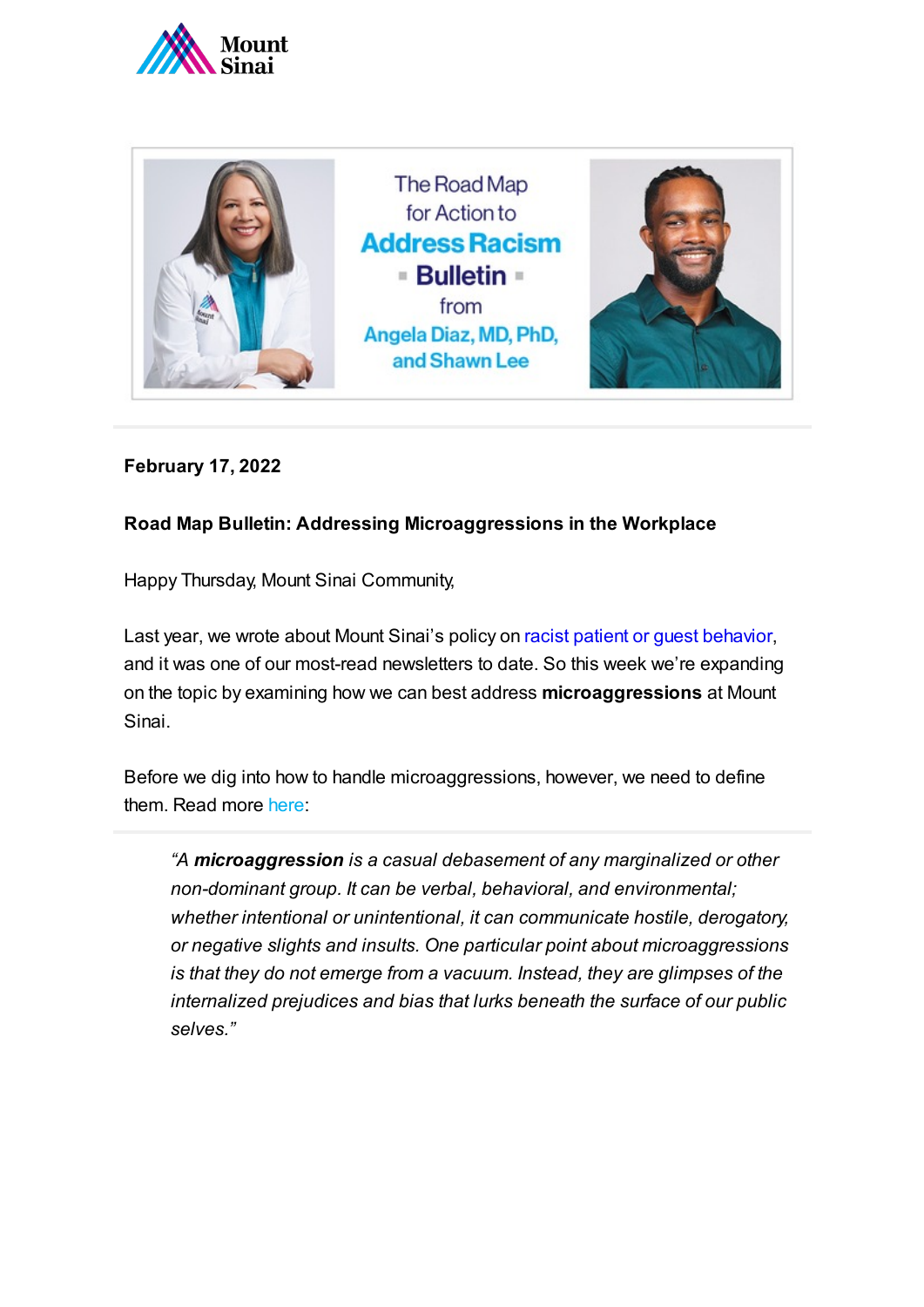As **Vida Jong**, MPA, Senior Manager for Operations and Strategic Partnerships, Mount Sinai Employee Health Services, and a member of the Committee to Address Anti-Asian Bias and Racism, explained, "Some microaggressions are like a 'backhanded compliment.' Depending on what the microaggression is, people may not realize what they said is offensive—but that doesn't change the negative impact it has. Other microaggressions can be purposefully passive-aggressive, but the individual may not see how their comment is rooted in bias or systemic racism and therefore how harmful it is."

Microaggressions are rooted in stereotypes and are specific to certain identities and groups, examples include:

- Calling female doctors by their first name while referring to male doctors as "Dr."
- Telling a person of color that their "English is so good"
- Telling Black people that they're "very articulate" or "well-spoken"

It's crucial to remember that [microaggressions can](https://pikasso.bananatag.com/?v=1645027428965) be said by anyone and can be aimed at anyone and are not limited to race or ethnicity, but can extend to gender, sexuality, religion, age, nationality, and more. Since microaggressions are often intersectional—meaning they refer to overlapping identities—in their impact, we can only tackle microaggressions within the Mount Sinai community with an intersectional approach. That's why **Devin Madden**, MPH, Program Manager, Office of Gender Equity in Science and Medicine, and **Ashley Michelle Fowler,** MEd, Administrative Program Manager, Center for Multicultural and Community Affairs, came together with an interdisciplinary team of representatives from across the institution to develop system-wide educational programming on microaggressions.

As Devin describes, "Since microaggressions are steeped in power differentials, we wanted to share a framework that felt universally accepted and was recognizable across the Health System." The group identified the below ACTION framework, originally developed by Tasha Souza, PhD, of Boise State University, which provides guidance for addressing microaggressions in daily interactions. However, every situation is unique and each of us should feel empowered to find language that's most comfortable.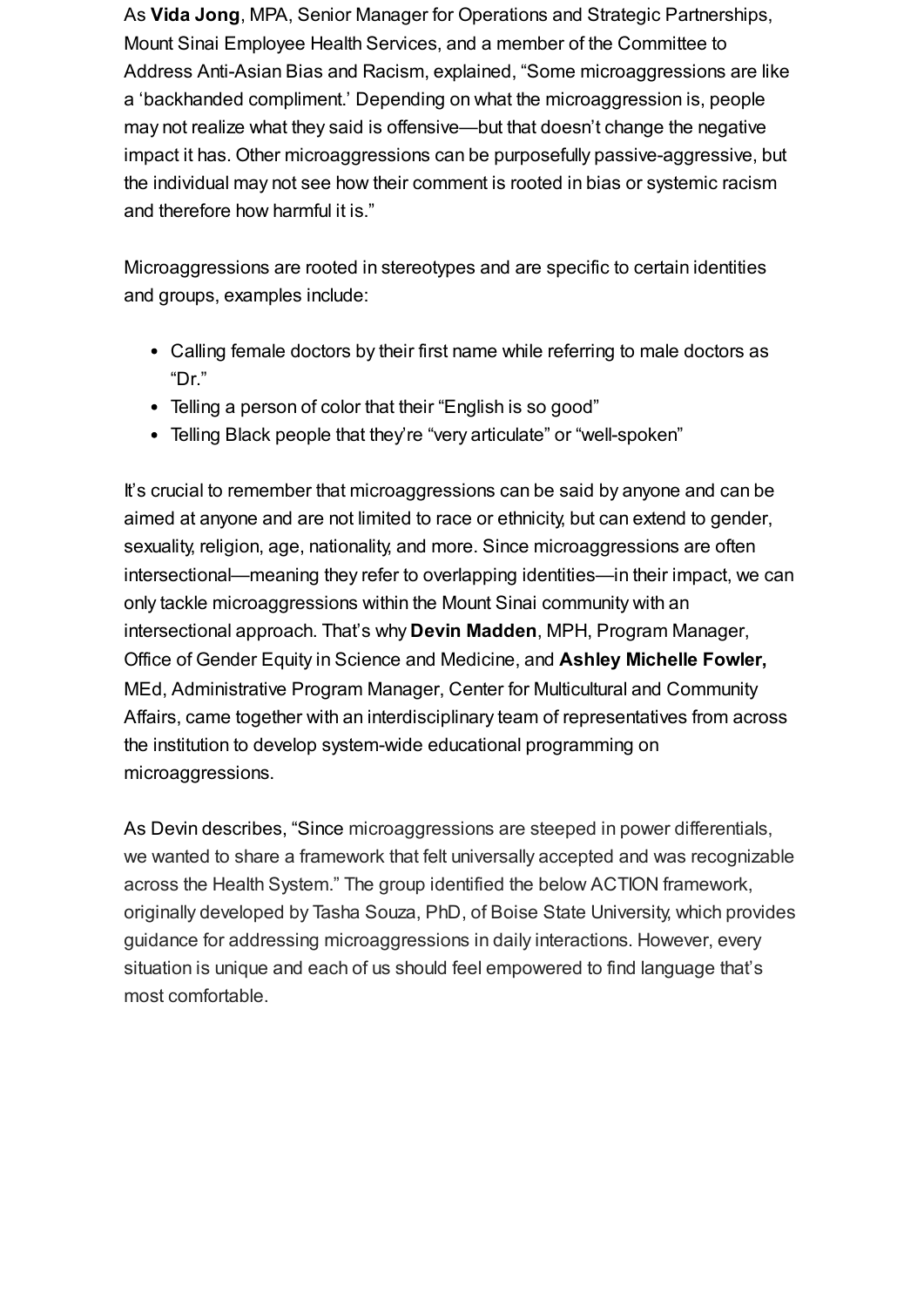#### If you notice a microaggression, against a peer or patient, you can take



clarifying questions.

**Consider Asking** "Can you please explain

what you meant by

that?" This can be

asked be asked in

a number of ways.

Remember tone

is everything.



**Consider This Tip** 

Curiosity may

encourage

conversation and

reduce defensiveness.

can encourage conversation.

what you observed, specifically and using details.

**Tell** 

**Consider Saving** 

"I noticed that you [...]

and it made me pause."



Impact discuss potential impact.

Own your own thoughts.



steps

**Consider Saving** "I am concerned that may be hurtful or misconstrued.

**Consider Saving** \*That comment makes me uncomfortable because."

**Consider Saving** \*Thanks so much for talking this through with me - we all have so much to keep learning. and I encourage you to stay as open as you were today."

The idea behind the ACTION method is for observers of microaggressions. rather than the subjects of microaggressions, to intervene. In other words, those on the receiving end of a microaggression shouldn't be responsible for then educating the offender—it's a shared responsibility for the rest of our community to stand up for someone who is targeted.

"We're trying to build a community of upstanders not bystanders. If someone says something to me or treats me in a certain way, and it seems to be because of my gender, for example. I hope that someone else can support me in educating that individual." Devin said. She also cautioned, however, that the focus should be on progress, not attacking anyone. "We also acknowledge everyone's likely to mess up at some point, so we need to emphasize calling others in, not calling each other out, to create an environment of mutual trust and accountability."

At the end of the day, however, the ultimate responsibility for educating someone who commits a microaggression falls upon that individual themself.

## If you've committed a microaggression:

Resist defending yourself | Ask or consider what you can do | Acknowledge your impact Keep educating yourself | Apologize without caveats

#### **Learn More:**





Office for **Diversity and** Inclusion's Education and Training:



**United in** Solidarity Resource Guide:



**Health Equity** Resource Collection:

icahn.mssm.edu/about/ gender-equity

mountsinai.org/about/ diversity/education-training tinyurl.com/unitedinsolidarity

tinyurl.com/HealthEquityRC